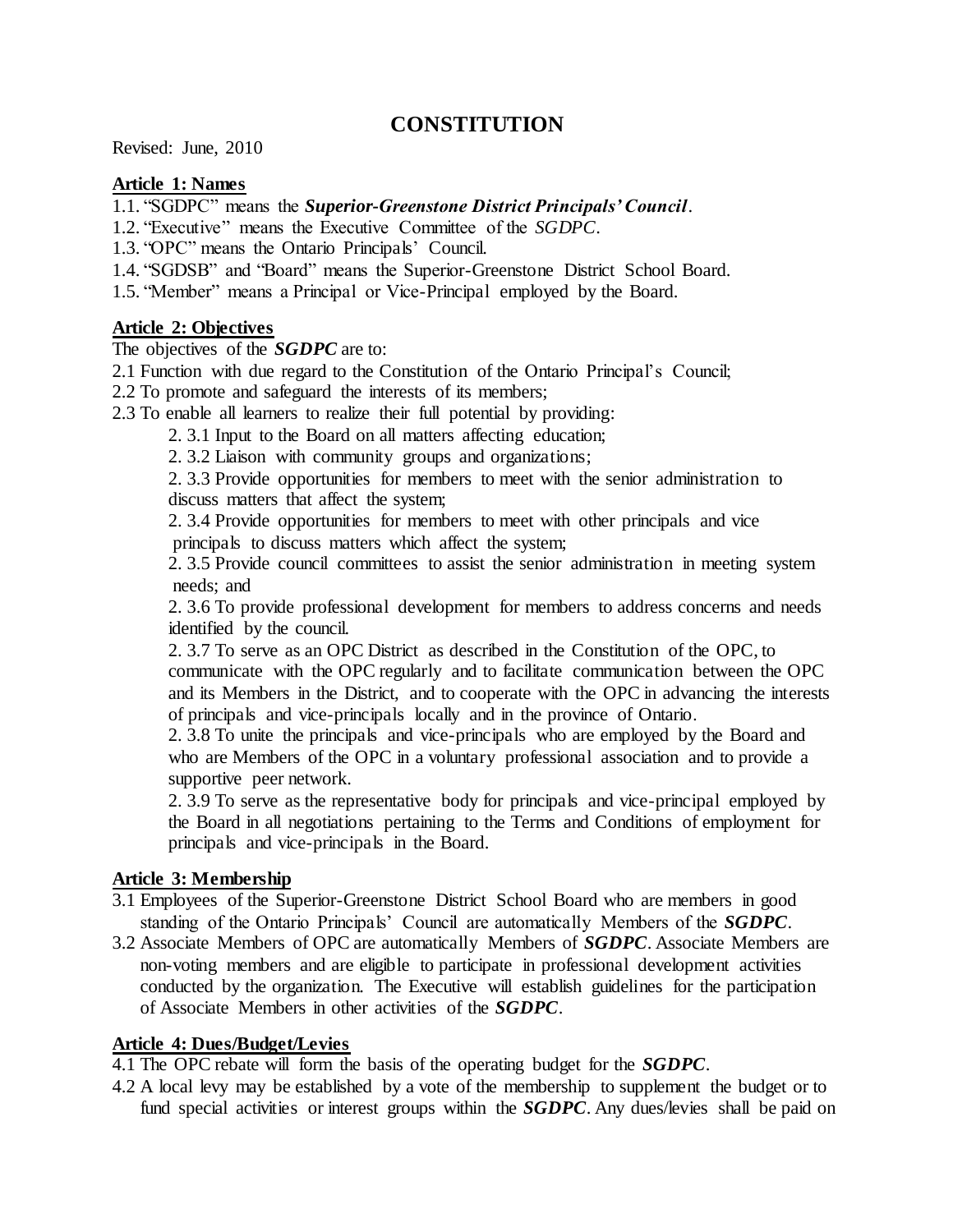an annual basis (amount to be determined by the council) to be paid before October 31 of the current school year.

4.3 The fiscal year will be from September 1 to August 31.

## **Article 5: Executive**

- 5.1 The Executive shall consist of:
	- 5.1.1 Past President
	- 5.1.2 President
	- 5.1.3 Two Provincial Councillors (elected, one representing Elementary; one Secondary)
	- 5.1.4 Secretary-Treasurer

5.1.5 Two Terms & Conditions Representatives (elected, one representing Elementary; one Secondary)

- 5.2 All members of the Executive shall be voting members of the Executive.
- 5.3 The Executive for the upcoming year shall be elected from the membership at large at the Annual General Meeting of the *SGDPC*.
- 5.4 The term of office for the Executive shall be for not less than two years.
- 5.5 Any Executive position that becomes vacant during the term of office shall be filled by appointment of the Executive.
- 5.6 Associate Members are not eligible to hold executive position.
- 5.7 The signing officers shall be any 2 of: President, Past President, and Secretary-Treasurer.

### **Article 6: Elections**

- 6.1 Elections to the Executive will take place at the Annual General Meeting.
- 6.2 Only OPC members in good standing are eligible to run for office and to vote in the election. An Associate Member does not have voting privileges. An Associate Member may not hold office.
- 6.3 All Executive positions representing either the Elementary or Secondary panel shall be available to both Principals and Vice-Principals from within that panel.
- 6.4 Should more than one person be nominated for one position, voting shall be by secret ballot. To be elected to a position the candidate must receive a majority of the votes cast.
- 6.5 The Chair shall conduct elections according to procedures approved by the *SGDPC*.
- 6.6 In the situation of a position remaining vacant after elections have been completed or a position becoming vacant prior to the next election, the Executive may make an interim appointment from the membership at large.

## **Article 7: Duties**

7.1 President:

- 7.1.1 Shall preside at all meetings of association and executive;
- 7.1.2 Shall be an ex-officio member of all committees;
- 7.1.3 Shall maintain order and decorum, decide questions of order and procedure, Submit motions of other proposals to the final decision of the meeting;
- 7.1.4 Shall cast the deciding vote in the case of a tie;
- 7.1.5 Shall maintain communications with and convey the views of the Council to the Administrative Council;
- 7.1.6 Shall be responsible for Council correspondence;
- 7.1.7 Shall communicate regularly with the Executive and membership;
- 7.1.8 Shall, with the advice of the executive, appoint members to newly formed ad-hoc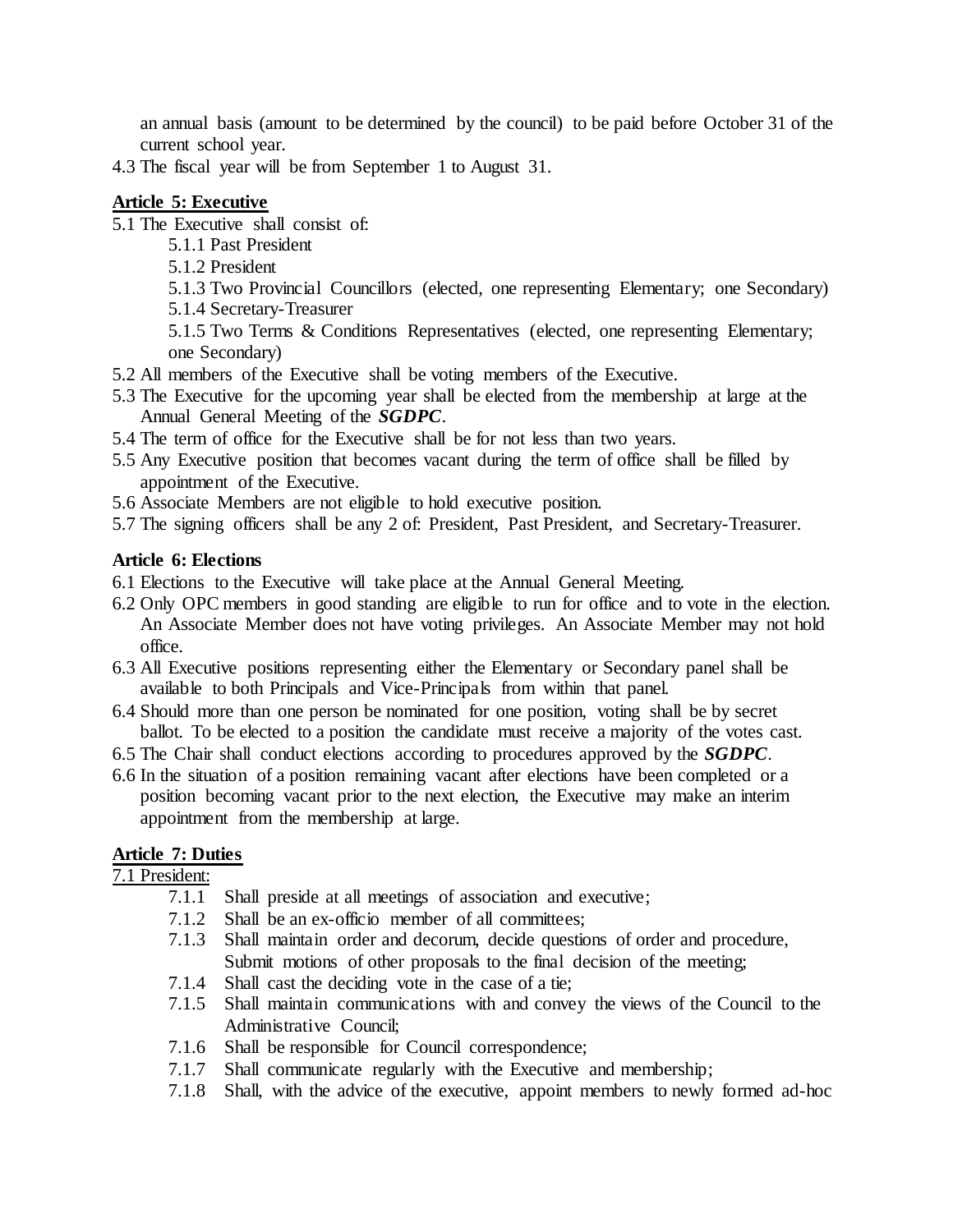committees:

- 7.1.9 Shall serve as *SGDPC* representative on the Board Labour Management Committee (unless otherwise indicated);
- 7.1.10 Shall monitor Board meetings and agenda; and
- 7.1.11 Shall notify Members of any opportunities to serve on Committees requested by the Board.
- 7.2 Secretary-Treasurer:
	- 7.2.1 Shall record all proceedings and prepare copies of the minutes of each meeting for Each Member;
	- 7.2.2 Shall receive correspondence and conduct correspondence as directed by the President;
	- 7.2.3 Shall receive all moneys, issue cheques and sign cheques for payment of expenditures; and
	- 7.2.4 Shall submit a financial statement at the Annual General Meeting.

7.3 Provincial Councillors:

- 7.3.1 Shall attend all regularly scheduled OPC Meetings and represent the views and Concerns of the *SGDPC*;
- 7.3.2 Shall perform the duties of a Provincial Councillor as defined by the OPC in the OPC Constitution, OPC Policies and the Provincial Councillor Handbook; and
- 7.3.3 Shall perform other assigned District duties so long as these do not conflict with The above.

7.4 Terms and Conditions Representatives:

- 7.4.1 Shall negotiate the terms and conditions of employment with Senior Administration on behalf of all *SGDPC* members employed by SGDSB following adequate consultation with said *SGDPC* members;
- 7.4.2 Shall consult with OPC on matters of Provincial interest; and
- 7.4.3 Shall communicate OPC policies and information to local *SGDPC* members as recommended by OPC.
- 7.4.4 Shall co-Chair the Terms and Conditions Committee, and shall report to the Executive at each of its meetings on the activities of the Terms and Conditions Committee.
- 7.4.5 Shall attend any OPC meeting to which Terms and Conditions Representatives are expressly invited.

### **Article 8: Committees**

8.1 Terms and Conditions Committee: There shall be a Terms and Conditions Committee, co- Chaired by the two Terms and Conditions Representatives, with equal representation of OPC members from each panel. The composition of the Terms and Conditions Committee shall be subject to the approval of the Executive Committee. The Terms and Conditions Committee shall take steps to ascertain the priorities and concerns of the membership as they relate to their terms and conditions of employment and shall represent their interests and negotiate on their behalf with the Board. The Terms and Conditions Committee shall receive the advice, direction and support of the OPC about contract language to improve the terms and conditions of employment for principals and vice-principals in the Board, and in the